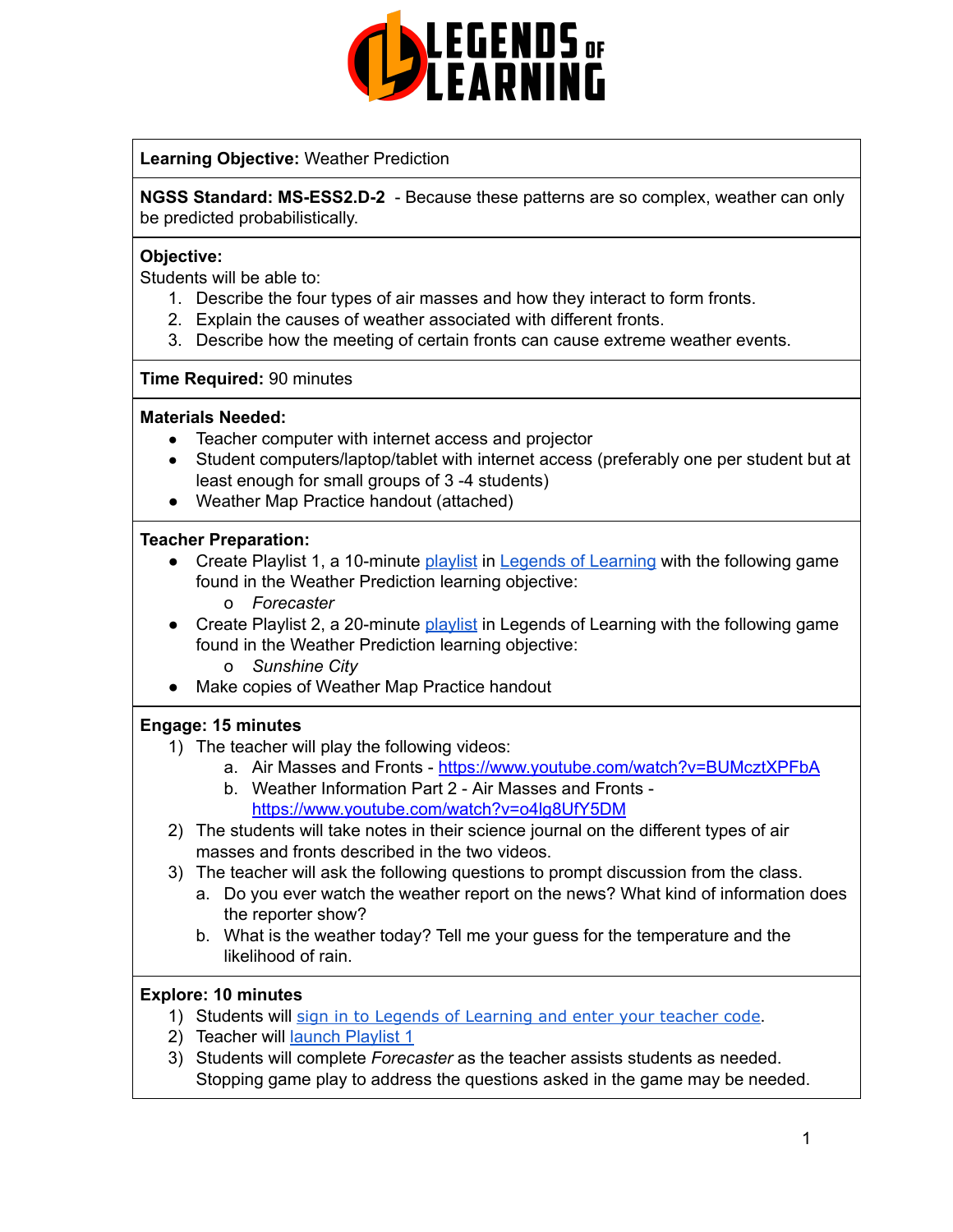

# **Explain: 20 minutes**

- 1) Student will be given the Weather Map Practice handout. Teacher should also display the map on a projector/Smartboard so that the students are able to see the colors on the map.
- 2) Student will answer the following questions:
	- a. What kind of weather conditions do you think are associated with the blue line with triangles on it?
		- *a. Cold Front*
	- b. Based on your observations, which states and regions may be having severe weather on this day? Give your reasons why.
		- *a. Oklahoma, Arizona, California; all of those states contain an 'L"'(which designates a low pressure system) which typically is accompanied by stormy weather. BONUS: Newfoundland (not a state; however it contains an 'L')*
	- c. What kind of weather would you expect where the warm and cold fronts meet in western Canada? Why?
		- *a. Clear to partly cloudy. Where warm and cold fronts meet is called a stationary front, and weather along a stationary front is typically calm.*

3) Teacher will discuss the answers to the handout with the students.

# **Elaborate: 25 minutes**

- 1) Students will log on to The NOAA National Weather Service Just for Kids website. <https://www.weather.gov/cae/justforkids.html>
- 2) The students will first click on the tab labeled Forecast Maps [http://www.wpc.ncep.noaa.gov/national\\_forecast/natfcst.php](http://www.wpc.ncep.noaa.gov/national_forecast/natfcst.php)
- 3) The students will describe the national weather on that day by analyzing the "Today's Forecast" tab. They will do the same for the next two days by clicking on the tabs "Tomorrow's Forecast" and "Day 3 Forecast", respectively.
	- a. Students will write their weather forecast for each in their science journal.
- 4) Students will then try to forecast what the weather will be on Day 4.
	- a. Students will write their weather prediction in their science journal.
- 5) Using the "Today's Forecast" Map, students will make a hypothesis what the weather will be like in their home town/city for the next three days.
	- a. Students will write their predictions in their science journal.
- 6) Teacher will discuss student predictions as a whole class.
- 7) Teach will display the The NOAA National Weather Service Just for Kids page and will check the accuracy of their forecasts by entering their city name or zip code in the "Customize your Weather.gov" section on the top left of the screen.
- 8) If time allows, students may proceed to the Weather Information Display icon and make their own weather maps by customizing the parameters displayed.

## **Evaluate: 20 minutes**

- 1) [Launch](https://lol.desk.com/customer/en/portal/articles/2822815-creating-multiple-playlists) Playlist 2 for students.
- 2) Students will play *Sunshine City* and be assessed on their ability to answer the questions provided in the game correctly.
- 3) Teacher will analyze student results to determine what concepts need to be a focus for reteaching.